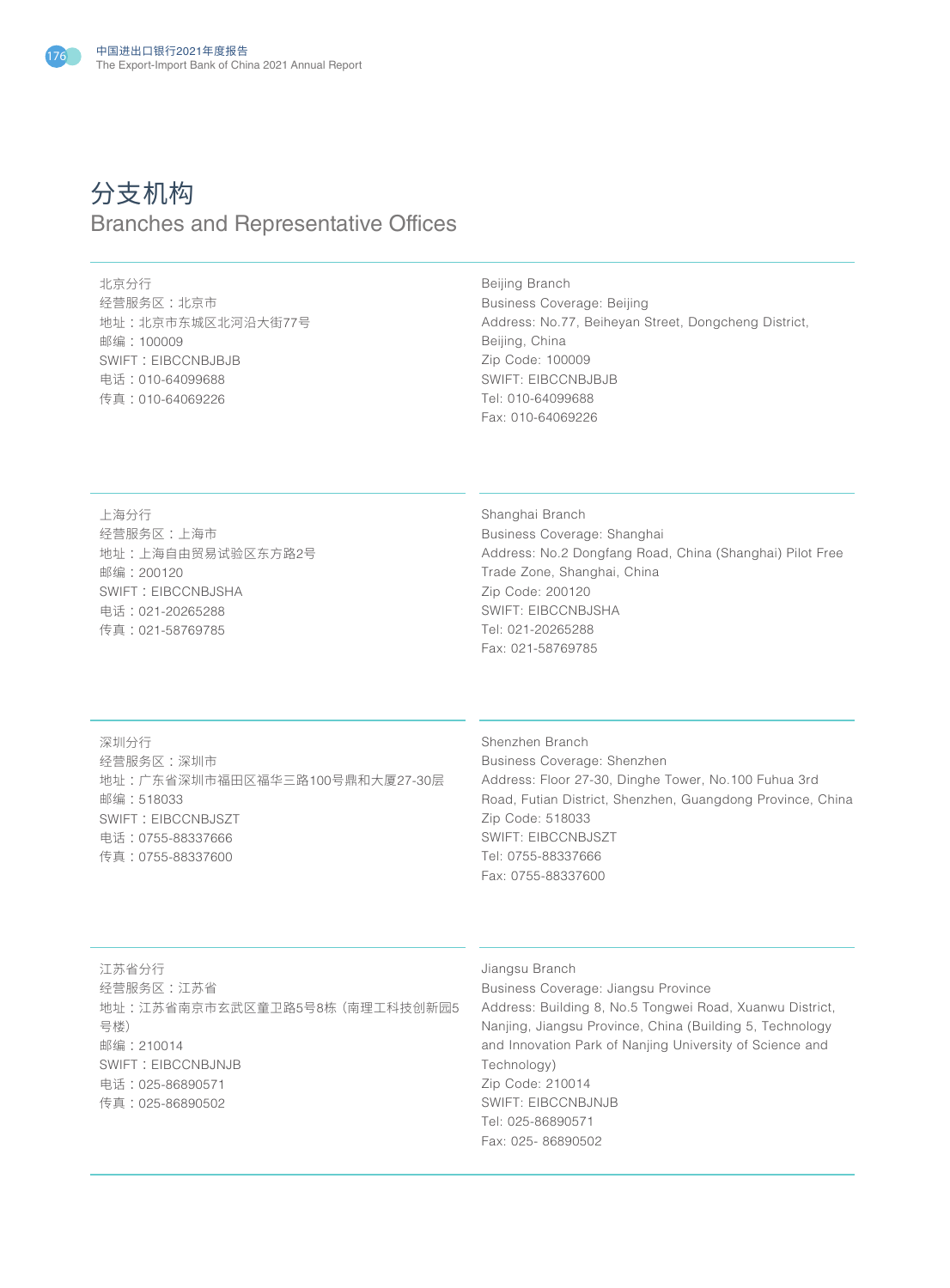辽宁省分行 经营服务区 :辽宁省 地址 :辽宁省大连市中山区港浦路108-1号 邮编 :116001 SWIFT : EIBCCNBJDLB 电话 :0411-82507899 传真 :0411-82507377

# Liaoning Branch Business Coverage: Liaoning Province Address: No.108-1, Gangpu Road, Zhongshan District, Dalian, Liaoning Province, China Zip Code: 116001 SWIFT: EIBCCNBJDLB Tel: 0411-82507899 Fax: 0411-82507377

四川省分行 经营服务区 :四川省、西藏自治区 地址 :四川省成都市高新区天府大道北段1480号拉·德芳斯大 厦西楼15-17层 邮编 :610042 SWIFT: EIBCCNBJCDB 电话 :028-86130388 传真 :028-86130398

## Sichuan Branch

Business Coverage: Sichuan Province, Tibet Autonomous Region Address: Floor 15-17, West Tower, La Defense Building, No.1480, North Section of Tianfu Avenue, High-tech Industrial Development Zone, Chengdu, Sichuan Province, China Zip Code: 610042 SWIFT: EIBCCNBJCDB Tel: 028-86130388 Fax: 028-86130398

山东省分行 经营服务区 :山东省 地址 :山东省青岛市市南区东海西路2号甲 邮编 :266071 SWIFT:EIBCCNBJQDB 电话 :0532-80899999 传真 :0532-83889731

Shandong Branch

Business Coverage: Shandong Province Address: No.2 A Donghaixi Road, Shinan District, Qingdao, Shandong Province, China Zip Code: 266071 SWIFT: EIBCCNBJQDB Tel: 0532-80899999 Fax: 0532-83889731

浙江省分行 经营服务区 :浙江省(不含宁波市) 地址 :浙江省杭州市下城区教场路18号 邮编 :310006 SWIFT: EIBCCNBJZJP 电话 :0571-87851888 传真 :0571-87851800

# Zhejiang Branch

Business Coverage: Zhejiang Province (excluding Ningbo) Address: No.18 Jiaochang Road, Xiacheng District, Hangzhou, Zhejiang Province, China Zip Code: 310006 SWIFT: EIBCCNBJZJP Tel: 0571-87851888 Fax: 0571-87851800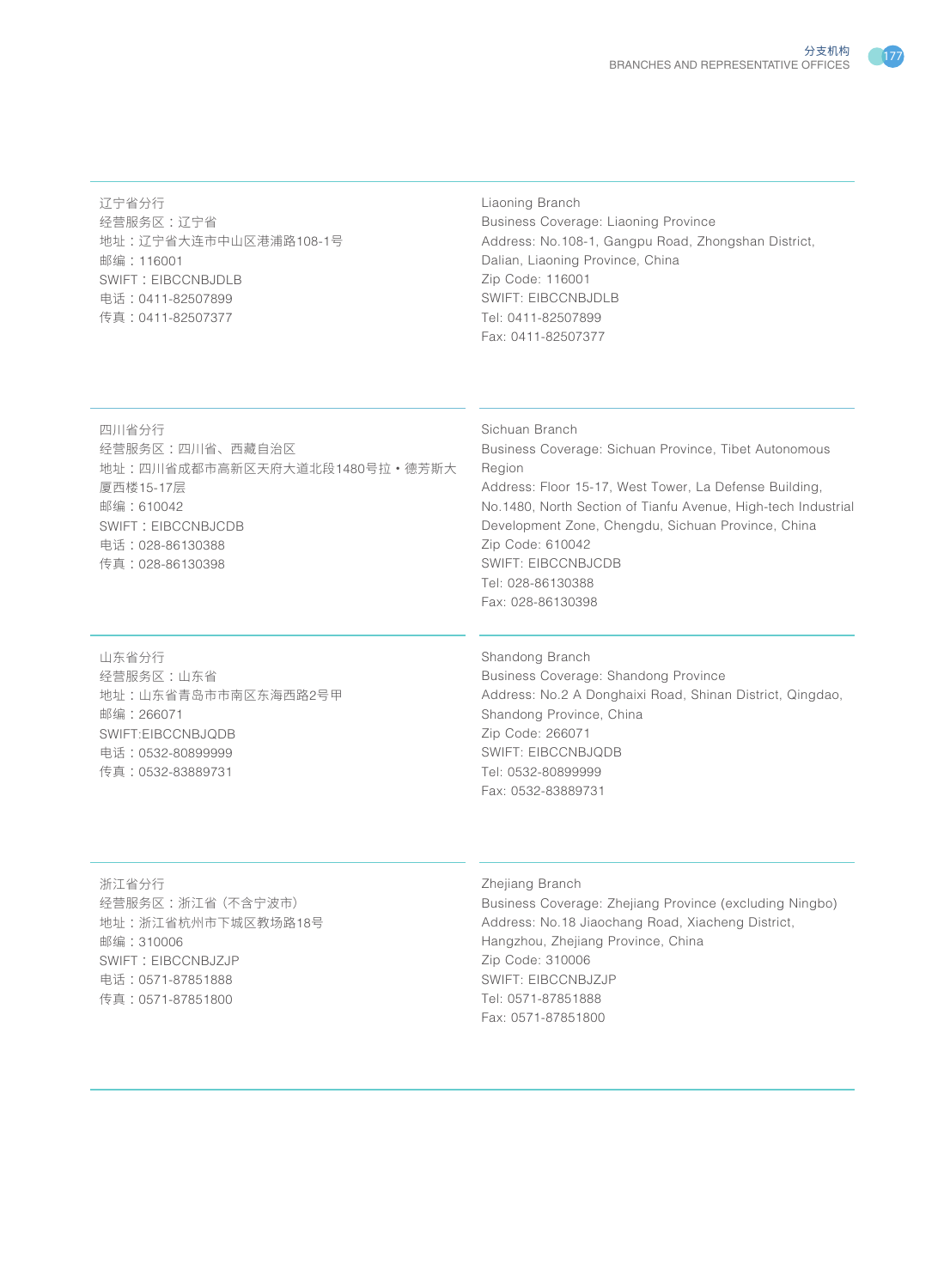

湖南省分行 经营服务区 :湖南省 地址 :湖南省长沙市天心区湘江中路二段36号华远·华中心5号 42-44层 邮编 :410011 SWIFT : EIBCCNBJHUN 电话 :0731-82819888 传真 :0731-82819376

#### Hunan Branch

Business Coverage: Hunan Province Address: Floor 42-44, Building 5, the Central, No.36 Xiangjiangzhong Road, Tianxin District, Changsha, Hunan Province, China Zip Code: 410011 SWIFT: EIBCCNBJHUN Tel: 0731-82819888 Fax: 0731-82819376

重庆分行 经营服务区 :重庆市 地址 :重庆市渝北区黄山大道中段7号木星科技大厦 邮编 :401121 SWIFT: EIBCCNBJCQB 电话 :023-86078899 传真 :023-86078866

Chongqing Branch Business Coverage: Chongqing Address: Muxing Science & Technology Building, No.7, Huangshan Avenue Middle Section, Yubei District, Chongqing, China Zip Code: 401121 SWIFT: EIBCCNBJCQB Tel: 023-86078899 Fax: 023-86078866

陕西省分行 经营服务区 :陕西省、青海省、宁夏回族自治区 地址 :陕西省西安市高新区锦业一路6号 邮编 :710075 SWIFT: EIBCCNBJSXA 电话 :029-68681857 传真 :029-68680999

Shaanxi Branch

Business Coverage: Shaanxi Province, Qinghai Province, Ningxia Hui Autonomous Region Address: No.6, Jinye 1st Road, High-tech Development Zone, Xi'an, Shaanxi Province, China Zip Code: 710075 SWIFT: EIBCCNBJSXA Tel: 029-68681857 Fax: 029-68680999

湖北省分行 经营服务区 :湖北省 地址 :湖北省武汉市武昌区中北路108号附2号 邮编 :430077 SWIFT: EIBCCNBJHUB 电话 :027-87112345 传真 :027-87112360

Hubei Branch

Business Coverage: Hubei Province Address: No.108-2, Zhongbei Road, Wuchang District, Wuhan, Hubei Province, China Zip Code: 430077 SWIFT: EIBCCNBJHUB Tel: 027-87112345 Fax: 027-87112360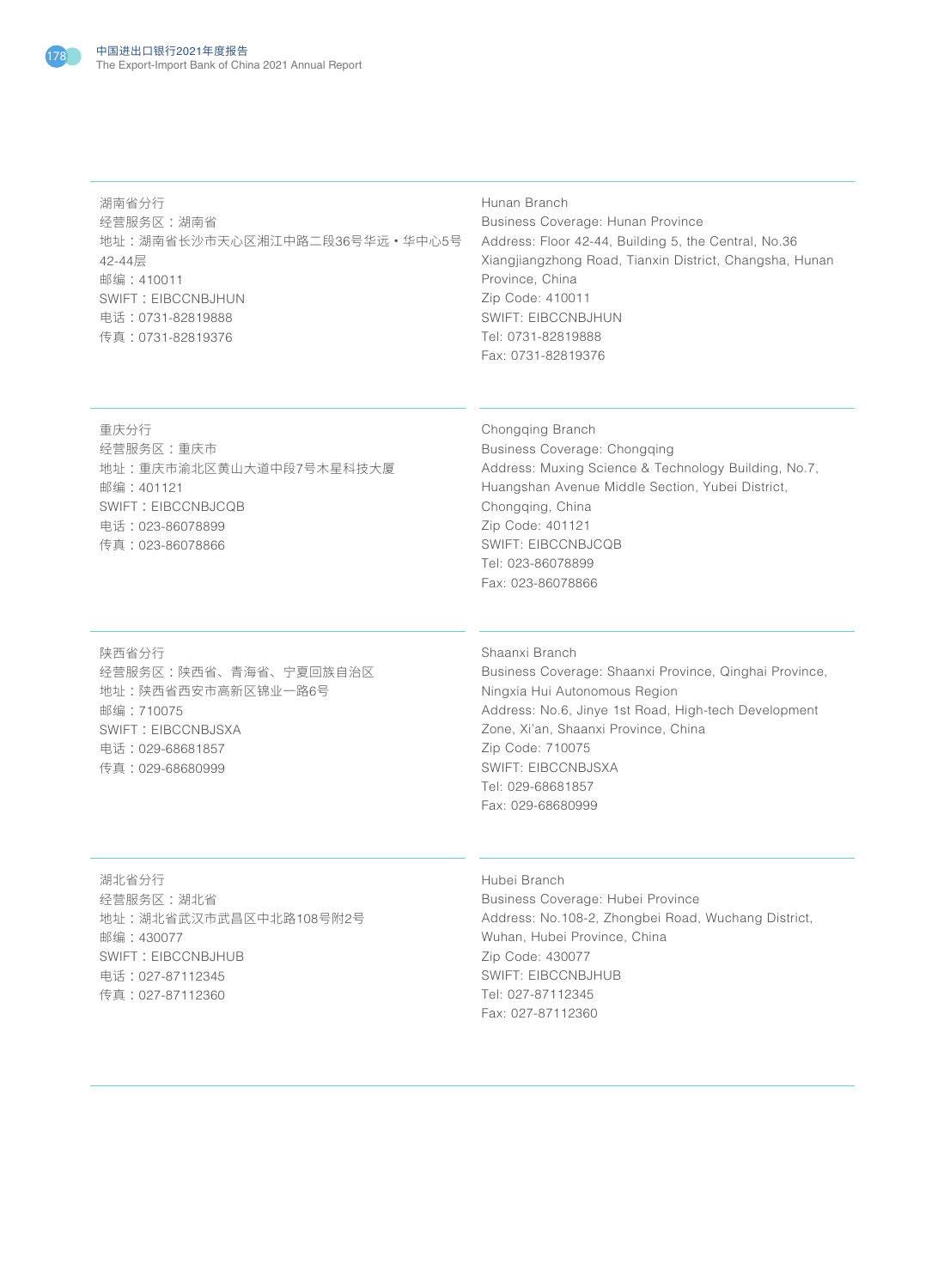黑龙江省分行 经营服务区 :黑龙江省 地址 :黑龙江省哈尔滨市松北区创新一路125号 邮编 :150028 SWIFT: EIBCCNBJHLJ 电话 :0451-51100500 传真 :0451-51100599

## Heilongjiang Branch Business Coverage: Heilongjiang Province Address: No.125 Chuangxin 1st Road, Songbei District, Harbin, Heilongjiang Province, China Zip Code: 150028 SWIFT: EIBCCNBJHLJ Tel: 0451-51100500 Fax: 0451-51100599

# 广东省分行

经营服务区 :广东省(不含深圳市) 地址 :广东省广州市海珠区阅江中路688号保利国际广场北塔 25-28层 邮编 :510308 SWIFT: EIBCCNBJGDB 电话 :020-89332600 传真 :020-89332674

# Guangdong Branch Business Coverage: Guangdong Province (excluding Shenzhen) Address: Floor 25-28, North Tower, Poly International Plaza, No.688, Yuejiangzhong Road, Haizhu District, Guangzhou, Guangdong Province, China Zip Code: 510308 SWIFT: EIBCCNBJGDB Tel: 020-89332600 Fax: 020-89332674

云南省分行 经营服务区 :云南省 地址 :云南省昆明市盘龙区白塔路延长线403号七彩俊园4栋 22-25层 邮编 :650051 SWIFT: EIBCCNBJYNB 电话 :0871-68336333 传真 :0871-63822111

#### Yunnan Branch

Business Coverage: Yunnan Province Address: Floor 22-25, Building 4, Qicaijunyuan, No.403, Baita Avenue Extension Line, Panlong District, Kunming, Yunnan Province, China Zip Code: 650051 SWIFT: EIBCCNBJYNB Tel: 0871-68336333 Fax: 0871-63822111

#### 宁波分行

经营服务区 :宁波市 地址 :浙江省宁波市民安东路268号国际金融中心A座27-31层 邮编 :315040 SWIFT:EIBCCNBJNBB 电话 :0574-87209999 传真 :0574-87209912

# Ningbo Branch

Business Coverage: Ningbo Address: Floor 27-31, Building A, Ningbo International Financial Service Center, No. 268 Min'andong Road, Ningbo, Zhejiang Province, China Zip Code: 315040 SWIFT: EIBCCNBJNBB Tel: 0574-87209999 Fax: 0574-87209912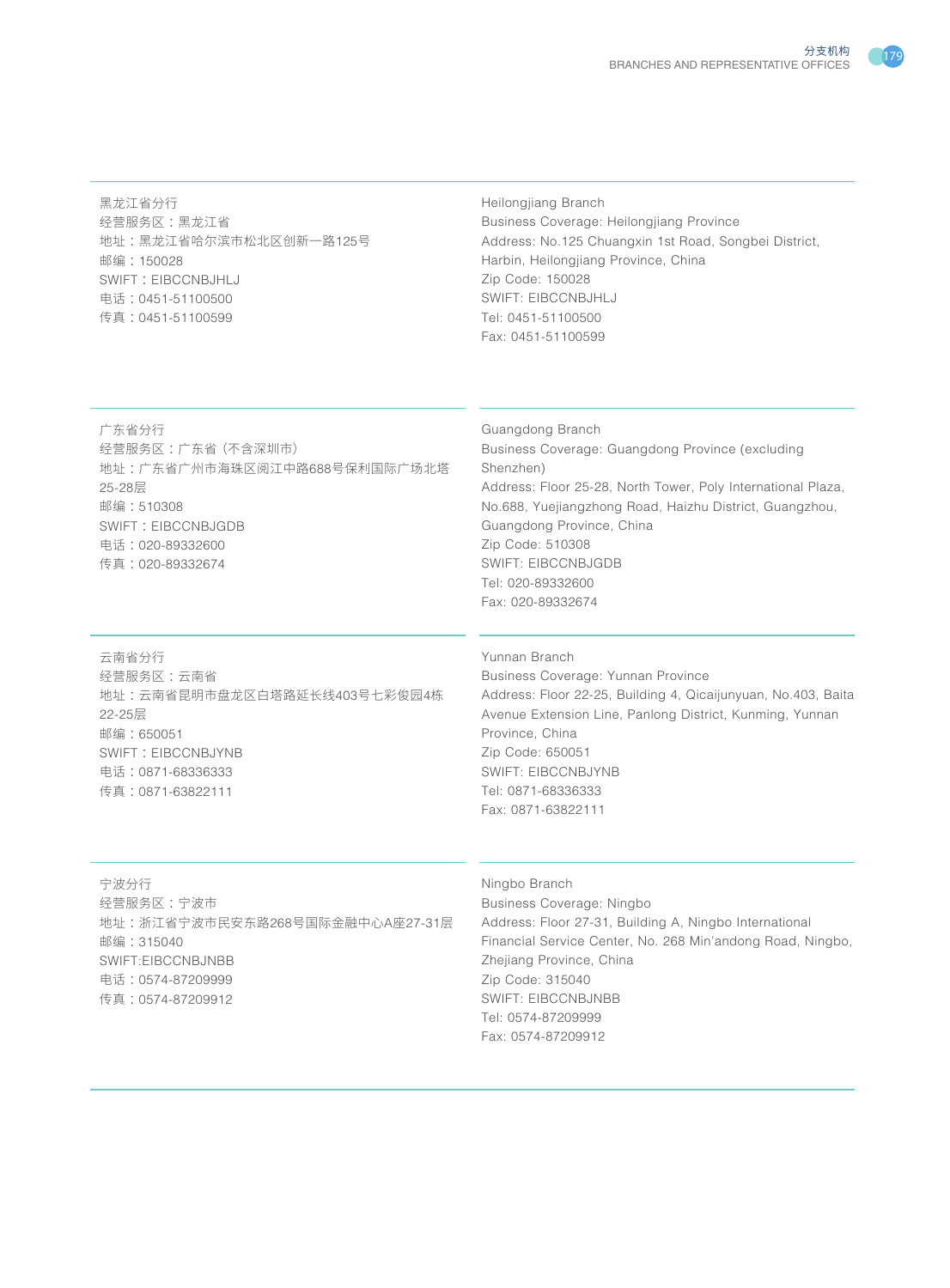

福建省分行 经营服务区 :福建省(不含厦门市) 地址 :福建省福州市台江区江滨中大道350号中国进出口银行大 厦15-23层 邮编 :350004 SWIFT: EIBCCNBJFJB 电话 :0591-88680988 传真 :0591-88680900

## Fujian Branch

Business Coverage: Fujian Province (excluding Xiamen) Address: Floor 15-23, China Eximbank Plaza, No.350 Jiangbinzhong Avenue, Taijiang District, Fuzhou, Fujian Province, China Zip Code: 350004 SWIFT: EIBCCNBJFJB Tel: 0591-88680988 Fax: 0591-88680900

安徽省分行 经营服务区 :安徽省 地址 :安徽省合肥市梅山路18号安徽国际金融中心54-57层 邮编 :230022 SWIFT: EIBCCNBJAHJ 电话 :0551-65170666 传真 :0551-65170688

# Anhui Branch

Business Coverage: Anhui Province Address: Floor 54-57, Anhui International Financial Center, No.18 Meishan Road, Hefei, Anhui Province, China Zip Code: 230022 SWIFT: EIBCCNBJAHJ Tel: 0551-65170666 Fax: 0551-65170688

新疆维吾尔自治区分行 经营服务区 :新疆维吾尔自治区 地址 :新疆维吾尔自治区乌鲁木齐市天山区红山路16号时代广 场D座31-38层 邮编 :830001 SWIFT: EIBCCNBJWXJ 电话 :0991-2682500 传真 :0991-2953059

### Xinjiang Branch

Business Coverage: Xinjiang Uyghur Autonomous Region Address: Floor 31-38, Tower D, Times Square, No.16 Hongshan Road, Tianshan District, Urumqi, Xinjiang Uyghur Autonomous Region, China Zip Code: 830001 SWIFT: EIBCCNBJWXJ Tel: 0991-2682500 Fax: 0991-2953059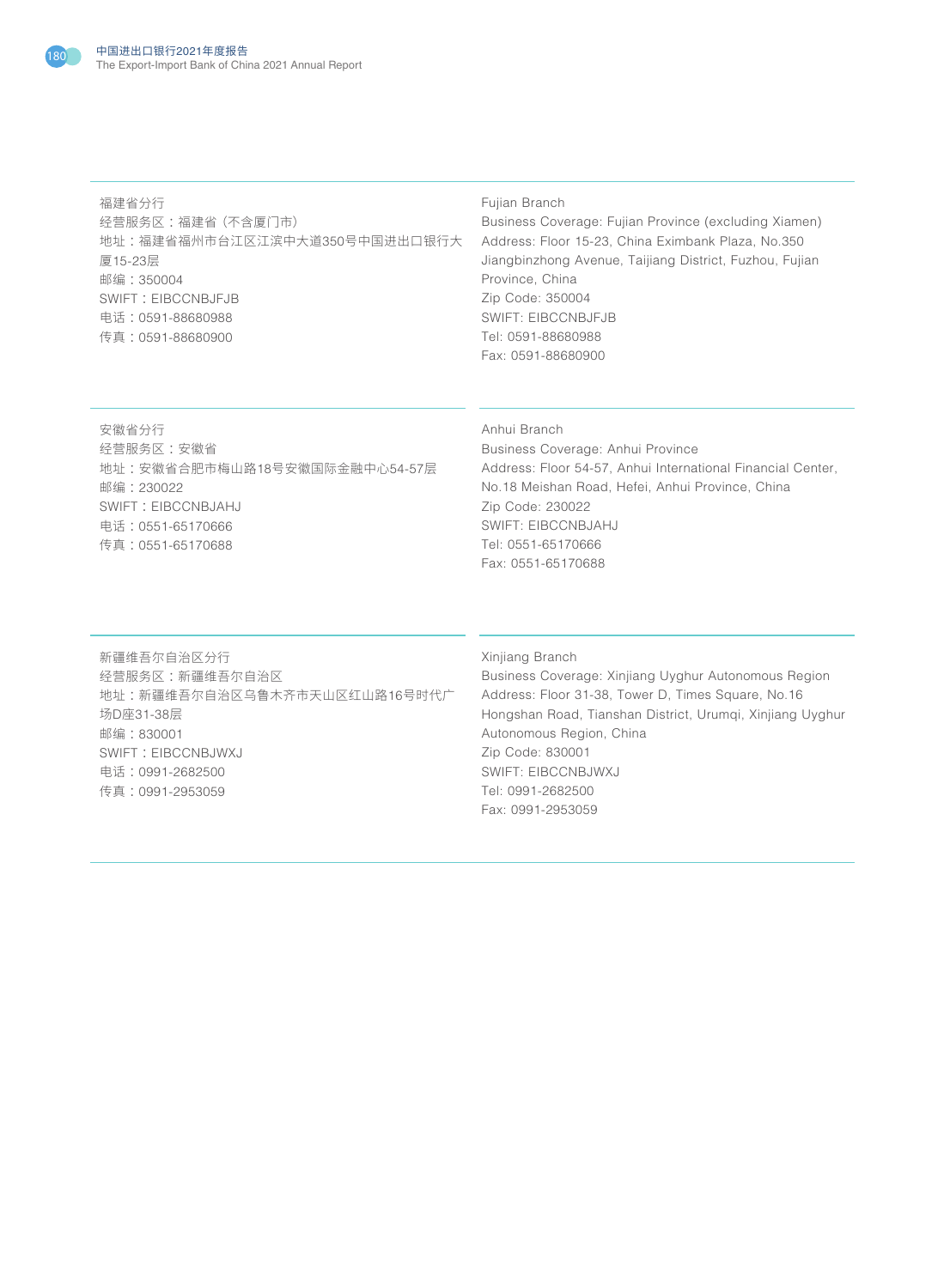#### 厦门分行

经营服务区:厦门市 地址 :福建省厦门市思明区鹭江道98号建设银行大厦28、 30-32层 邮编 :361001 SWIFT: EIBCCNBJSMB 电话 :0592-3012999 传真 :0592-3012919

#### 天津分行

经营服务区 :天津市 地址 :天津市和平区解放北路31号 邮编 :300040 SWIFT: EIBCCNBJTJB 电话 :022-23466963 传真 :022-23298929

# Xiamen Branch

Business Coverage: Xiamen Address: Floor 28, 30-32, CCB Tower, No.98 Lujiang Road, Siming District, Xiamen, Fujian Province, China Zip Code: 361001 SWIFT: EIBCCNBJSMB Tel: 0592-3012999 Fax: 0592-3012919

## Tianjin Branch

Business Coverage: Tianjin Address: No.31 Jiefangbei Road, Heping District, Tianjin, China Zip Code: 300040 SWIFT: EIBCCNBJTJB Tel: 022-23466963 Fax: 022-23298929

# 江西省分行

经营服务区 :江西省 地址 :江西省南昌市红谷滩新区丰和大道1198号中江国际大厦 2、3、6层 邮编 :330038 SWIFT: EIBCCNBJJXB 电话 :0791-83952788 传真 :0791-83952727

# Jiangxi Branch

Business Coverage: Jiangxi Province Address: Floor 2-3, 6, Zhongjiang International Plaza, No.1198 Fenghe Avenue, Honggutan New District, Nanchang, Jiangxi Province, China Zip Code: 330038 SWIFT: EIBCCNBJJXB Tel: 0791-83952788 Fax: 0791-83952727

海南省分行 经营服务区 :海南省 地址 :海南省海口市海甸五西路21号 邮编 :570208 SWIFT: EIBCCNBJHNB 电话 :0898-36368181 传真 :0898-36368080

Hainan Branch Business Coverage: Hainan Province Address: No.21, Haidianwuxi Road, Haikou, Hainan Province, China Zip Code: 570208 SWIFT: EIBCCNBJHNB Tel: 0898-36368181 Fax: 0898-36368080

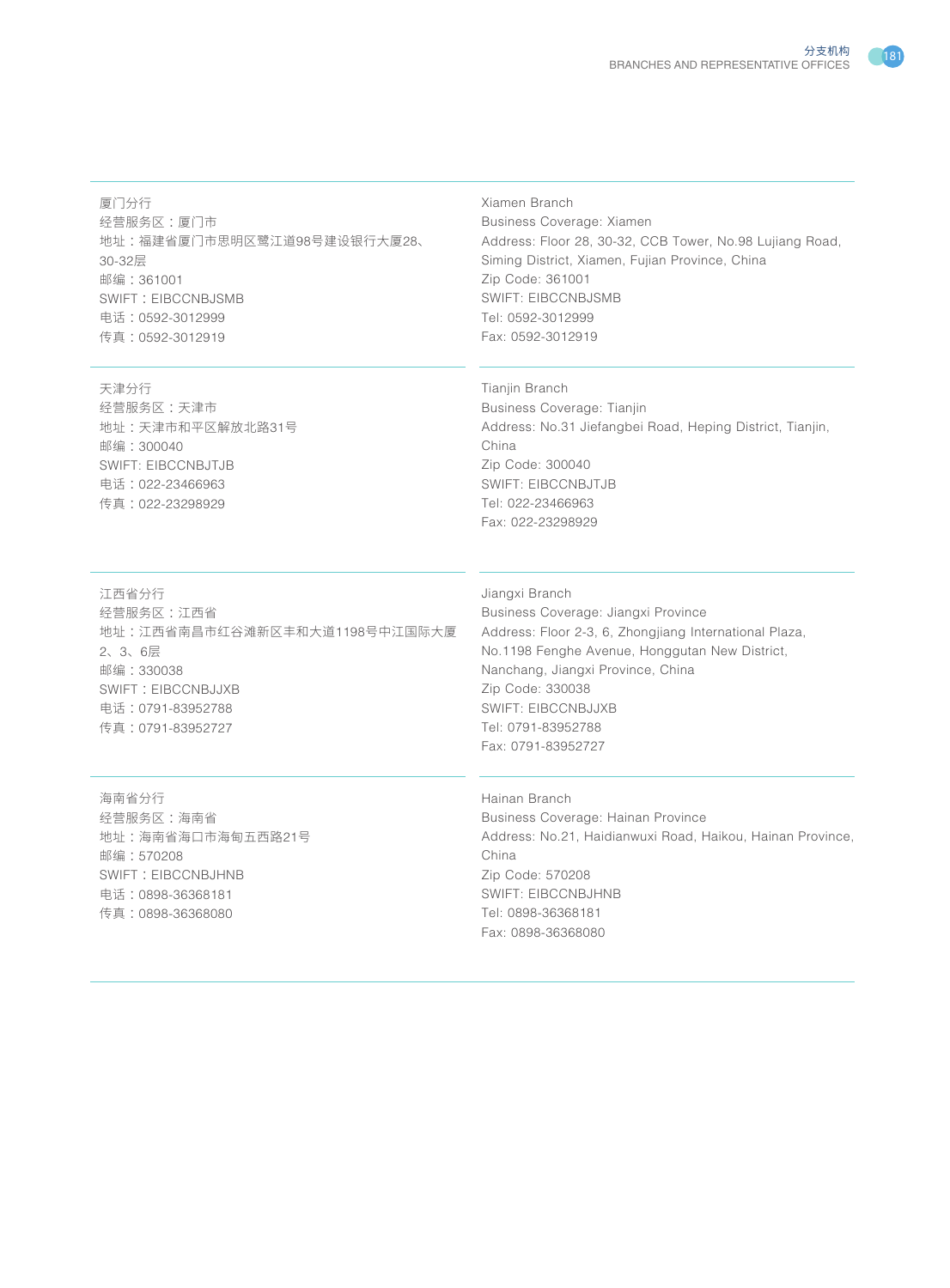

| 吉林省分行<br>经营服务区:吉林省<br>地址:吉林省长春市朝阳区人民大街3299号长春宏汇国际广场<br>19-21层<br>邮编: 130061<br><b>SWIFT: EIBCCNBJJLB</b><br>电话: 0431-81189099<br>传真: 0431-81189088 | Jilin Branch<br>Business Coverage: Jilin Province<br>Address: Floor 19-21, Honghui International Square, No.3299<br>Renmin Road, Chaoyang District, Changchun, Jilin Province,<br>China<br>Zip Code: 130061<br><b>SWIFT: EIBCCNBJJLB</b><br>Tel: 0431-81189099<br>Fax: 0431-81189088                                                                            |
|----------------------------------------------------------------------------------------------------------------------------------------------------|-----------------------------------------------------------------------------------------------------------------------------------------------------------------------------------------------------------------------------------------------------------------------------------------------------------------------------------------------------------------|
| 喀什分行<br>经营服务区:南疆四地州(喀什地区、阿克苏地区、克孜勒苏柯<br>尔克孜自治州、和田地区)、新疆生产建设兵团1、3、14师<br>地址:新疆维吾尔族自治区喀什市色满路6号<br>邮编:844000<br>电话: 0998-6858901<br>传真:0998-6858937   | Kashgar Branch<br>Business Coverage: Kashgar Prefecture, Aksu Prefecture,<br>Kizilsu Kirghiz Autonomous Prefecture, Hotan Prefecture,<br>Division 1, 3, 14 of the Xinjiang Production and Construction<br>Corps<br>Address: No.6 Seman Road, Kashgar, Xinjiang Uyghur<br>Autonomous Region, China<br>Zip Code: 844000<br>Tel: 0998-6858901<br>Fax: 0998-6858937 |
| 河北省分行<br>经营服务区:河北省<br>地址:河北省石家庄市长安区裕华东路197号民生大厦9-11层<br>邮编: 050000<br><b>SWIFT: EIBCCNBJHEB</b><br>电话: 0311-86908518<br>传真:0311-86908516           | Hebei Branch<br>Business Coverage: Hebei Province<br>Address: Floor 9-11, Minsheng Plaza, No.197 Yuhuadong<br>Road, Chang'an District, Shijiazhuang, Hebei Province, China<br>Zip Code: 050000<br><b>SWIFT: EIBCCNBJHEB</b><br>Tel: 0311-86908518<br>Fax: 0311-86908516                                                                                         |

甘肃省分行 经营服务区 :甘肃省 地址 :甘肃省兰州市城关区农民巷8-1号盛达金融大厦3-5层 邮编 :730000 SWIFT: EIBCCNBJGSB 电话 :0931-6191888 传真 :0931-6191844

### Gansu Branch

Business Coverage: Gansu Province Address: Floor 3-5, Shengda Financial Plaza, No.8-1, Nongmin Road, Chengguan District, Lanzhou, Gansu Province, China Zip Code: 730000 SWIFT: EIBCCNBJGSB Tel: 0931-6191888 Fax: 0931-6191844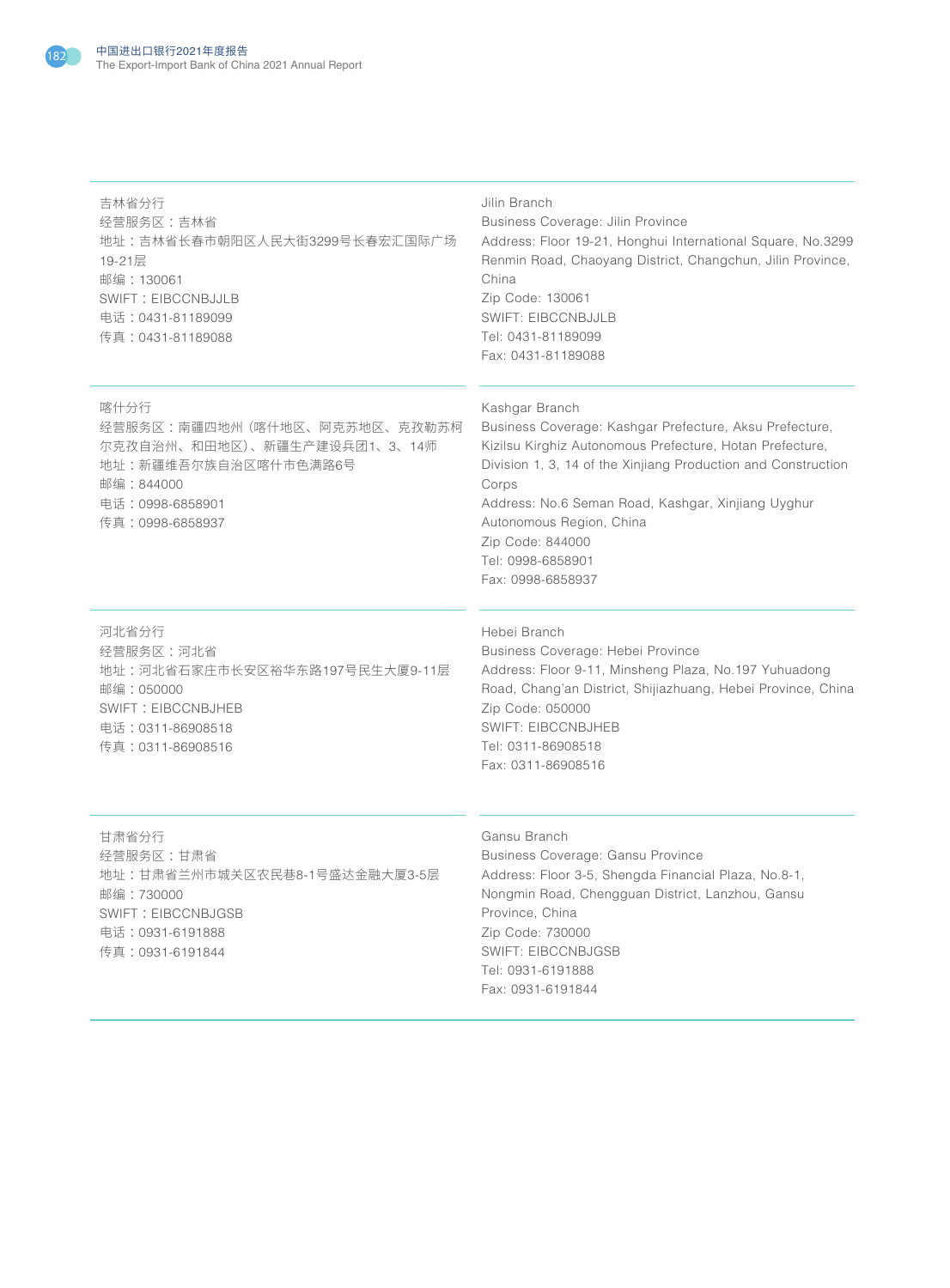河南省分行 经营服务区 :河南省 地址 :河南省郑州市金水东路51号楷林中心8座 邮编 :450012 SWIFT:EIBCCNBJHEN 电话 :0371-66270500 传真 :0371-66270688

#### Henan Branch

Business Coverage: Henan Province Address: Tower 8, Kailin Center, No.51 Jinshuidong Road, Zhengzhou, Henan Province, China Zip Code: 450012 SWIFT: EIBCCNBJHEN Tel: 0371-66270500 Fax: 0371-66270688

内蒙古自治区分行 经营服务区 :内蒙古自治区 地址 :内蒙古自治区呼和浩特市如意开发区如意和大街金泰中 心A座写字楼 邮编 :010010 SWIFT: EIBCCNBJNMG 电话 :0471-6649399 传真 :0471-6649383

#### Inner Mongolia Branch

Business Coverage: Inner Mongolia Autonomous Region Address: Tower A, Jintai Center, Ruyihe Avenue, Ruyi Development Zone, Hohhot, Inner Mongolia Autonomous Region Zip Code: 010010 SWIFT: EIBCCNBJNMG Tel: 0471-6649399 Fax: 0471-6649383

山西省分行 经营服务区 :山西省 地址 :山西省太原市小店区长治路331号巨鑫国际B座19至21层 邮编 :030006 SWIFT: EIBCCNBJSXB 电话 :0351-7688111 传真 :0351-7688164

#### Shanxi Branch

Business Coverage: Shanxi Province Address: Floor 19-21, B Juxin International, No.331, Changzhi Road, Xiaodian District, Taiyuan, Shanxi Province, China Zip Code: 030006 SWIFT: EIBCCNBJSXB Tel: 0351-7688111 Fax: 0351-7688164

广西壮族自治区分行 经营服务区 :广西壮族自治区 地址 :广西壮族自治区南宁市青秀区金浦路20号南宁国际大厦 19-20层 邮编 :530021 SWIFT:EIBCCNBJGXB 电话 :0771-2102098 传真 :0771-2102099

#### Guangxi Branch

Business Coverage: Guangxi Zhuang Autonomous Region Address: Floor 19-20, Nanning International, No.20, Jinpu Road, Qingxiu District, Nanning, Guangxi Zhuang Autonomous Region, China Zip Code: 530021 SWIFT:EIBCCNBJGXB Tel: 0771-2102098 Fax: 0771-2102099